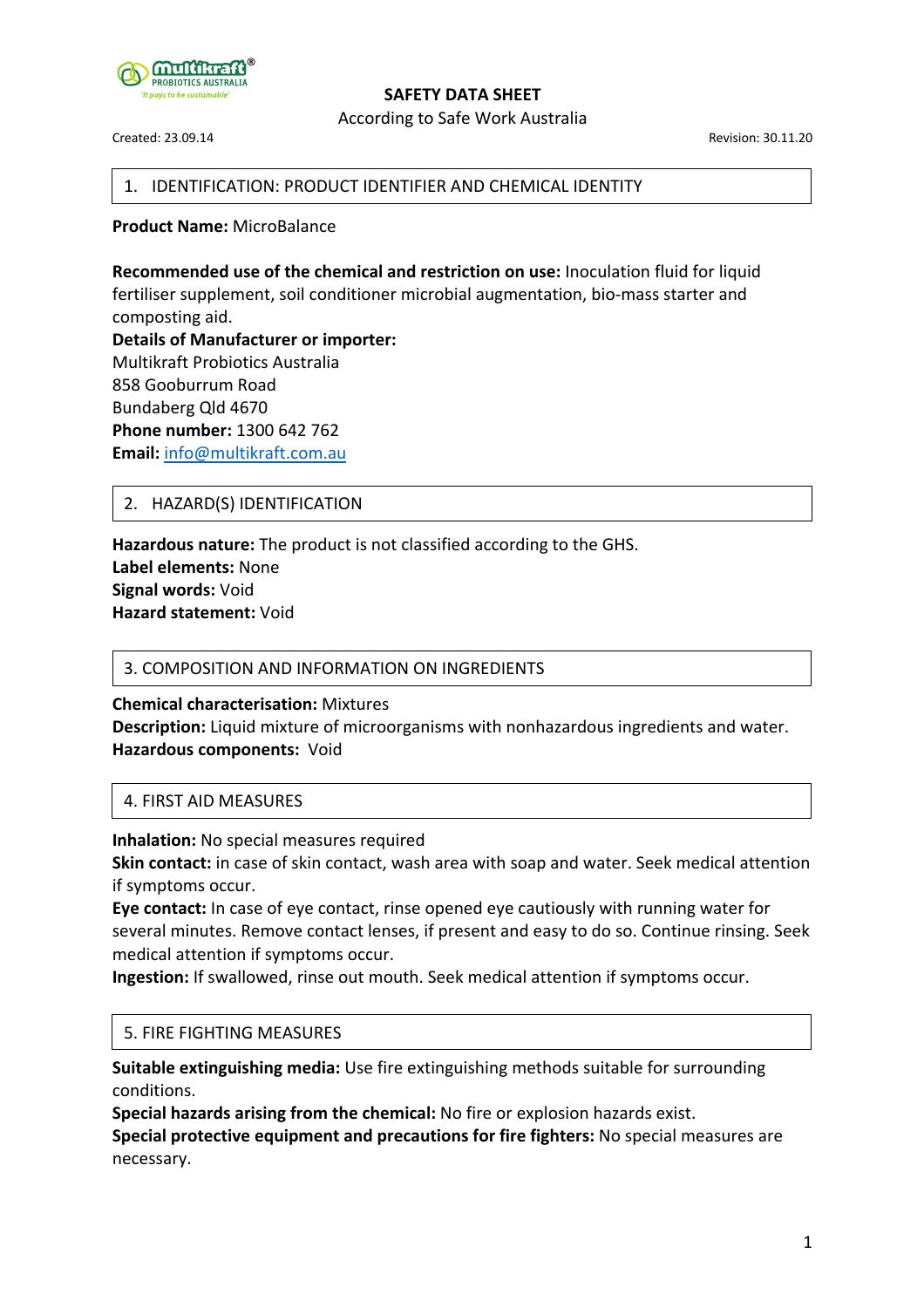

According to Safe Work Australia

Created: 23.09.14 Revision: 30.11.20

### 6. ACCIDENTAL RELEASE MEASURES

**Personal precautions, protective equipment and emergency procedures:** No special measures required.

**Environmental precautions**: No special measures required.

**Methods and materials for containment and clean up:** No special measures required

### 7. HANDLING AND STORAGE

**Precautions for safe handling:** Comply with instructions for use. **Conditions for safe storage:** Store in a cool dark place, where possible. Do not refrigerate.

### 8. EXPOSURE CONTROLS AND PERSONAL PROTECTION

**Exposure standards:** The product does not contain any relevant quantities of materials with critical values that have to be monitored in the workplace.

**Engineering controls:** Not required under normal use conditions.

### **Personal protective equipment (PPE):** N/A

**Respiratory protection:** Not required under normal use conditions.

**Skin protection:** Not required under normal use conditions.

**Eye and face protection:** Not required under normal use conditions.

### 9. PHYSICAL AND CHEMICAL PROPERTIES

**Appearance Form:** Liquid **Colour:** Brown **Odour:** Community Contract Community Contract Fermented fragrance **Odour threshold:** No information available **pH value at 20°C:** 3.3 - 3.6 **Melting point/melting range:** Not applicable **Initial boiling point/boiling range:** As water **Flash point:** Not applicable **Flammability:** Not flammable Auto-ignition temperature: Not applicable **Decomposition temperature:** No information available **Explosion Limits Lower:** Not applicable **Upper:** Not applicable **Vapour pressure:** As water **Density:** 1g/cm3 **Relative density:** No information available **Vapour density:** As water **Evaporation rate:** As water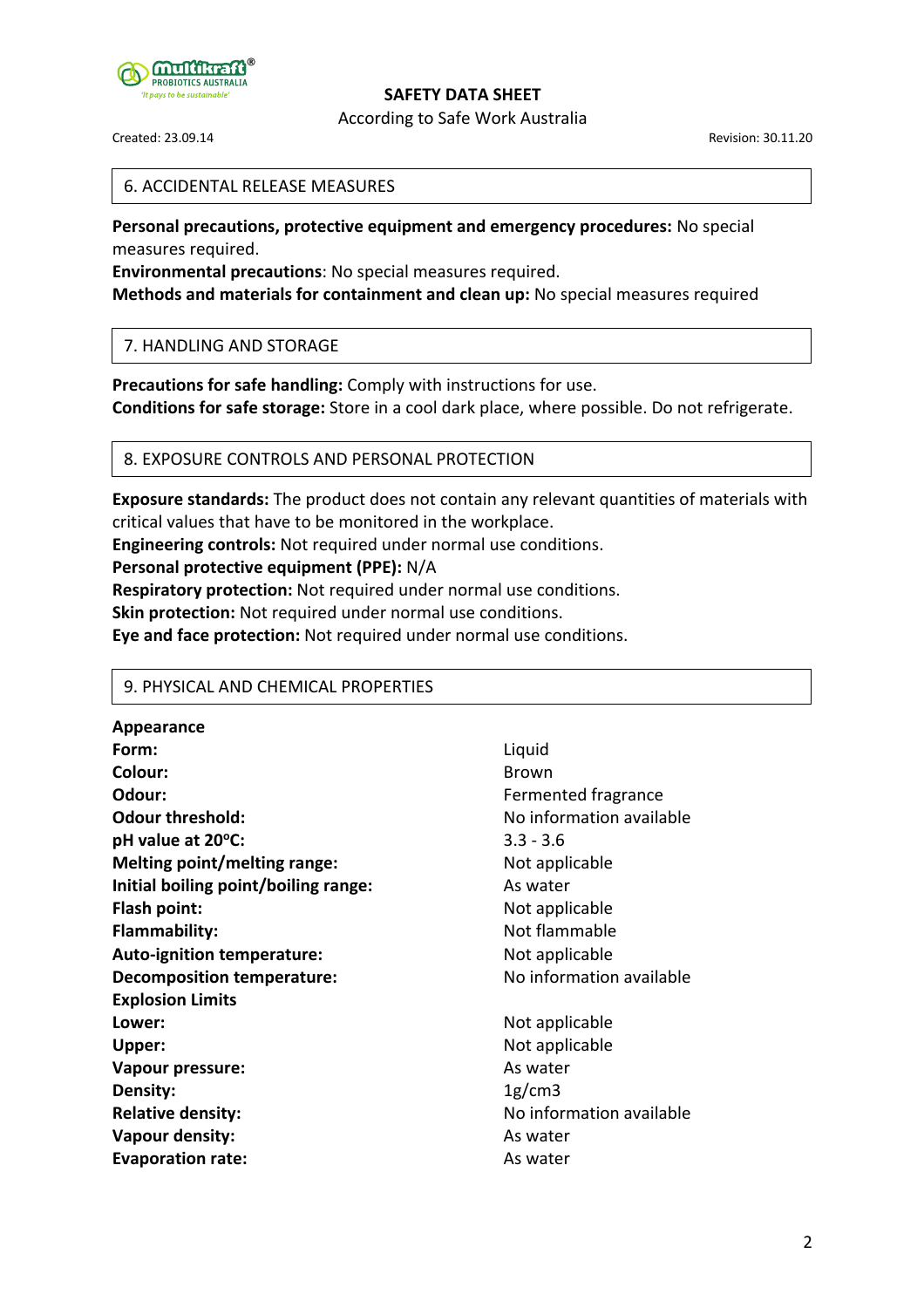

According to Safe Work Australia

Created: 23.09.14 Revision: 30.11.20

# **Solubility in water:** The Solubility in water: The Solubility in water: The Solubility in water: The Solubi Pully miscible

**Partition coefficient (n-octanol/water):** No information available

# 10. STABILITY AND REACTIVITY

**Possibility of hazardous reactions:** No dangerous reactions known under normal circumstances.

**Chemical stability:** The product is stable for at least 12 months **Conditions to avoid:** No information available

**Incompatible materials:** No information available

**Hazardous decomposition products:** No hazardous decomposition products known.

## 11. TOXICOLOGICAL INFORMATION

**Toxicity:**

**LD50/LC50 Values relevant for classification:** No information available

**Acute health effects:**

**Inhalation:** No effects known

**Skin:** No effects known

**Eye:** No effects known

**Ingestion:** No effects known

**Skin corrosion/irritation:** Based on classification principles, the classification criteria are not met.

**Serious eye damage/irritation:** Based on classification principles, the classification criteria are not met.

**Respiratory or skin sensitisation:** Based on classification principles, the classification criteria are not met.

**Germ cell mutagenicity:** Based on classification principles, the classification criteria are not met.

**Carcinogenicity:** This product does not contain any IARC listed chemicals.

**Reproductive toxicity:** Based on classification principles, the classification criteria are not met.

**Specific target organ toxicity (STOT) – Single exposure:** Based on classification principles, the classification criteria are not met.

**Specific target organ toxicity (STOT) – Repeated exposure:** Based on classification principles, the classification criteria are not met.

**Aspiration hazard:** Based on classification principles, the classification criteria are not met. **Chronic health effects:** No data associated with long term health effects.

**Existing conditions aggravated by exposure:** No information available.

## 12. ECOLOGICAL INFORMATION

**Ecotoxicity:** Contains naturally occurring microorganisms, as well as natural raw materials. It is not expected to have detrimental effects on the environment.

**Aquatic toxicity:** No information available